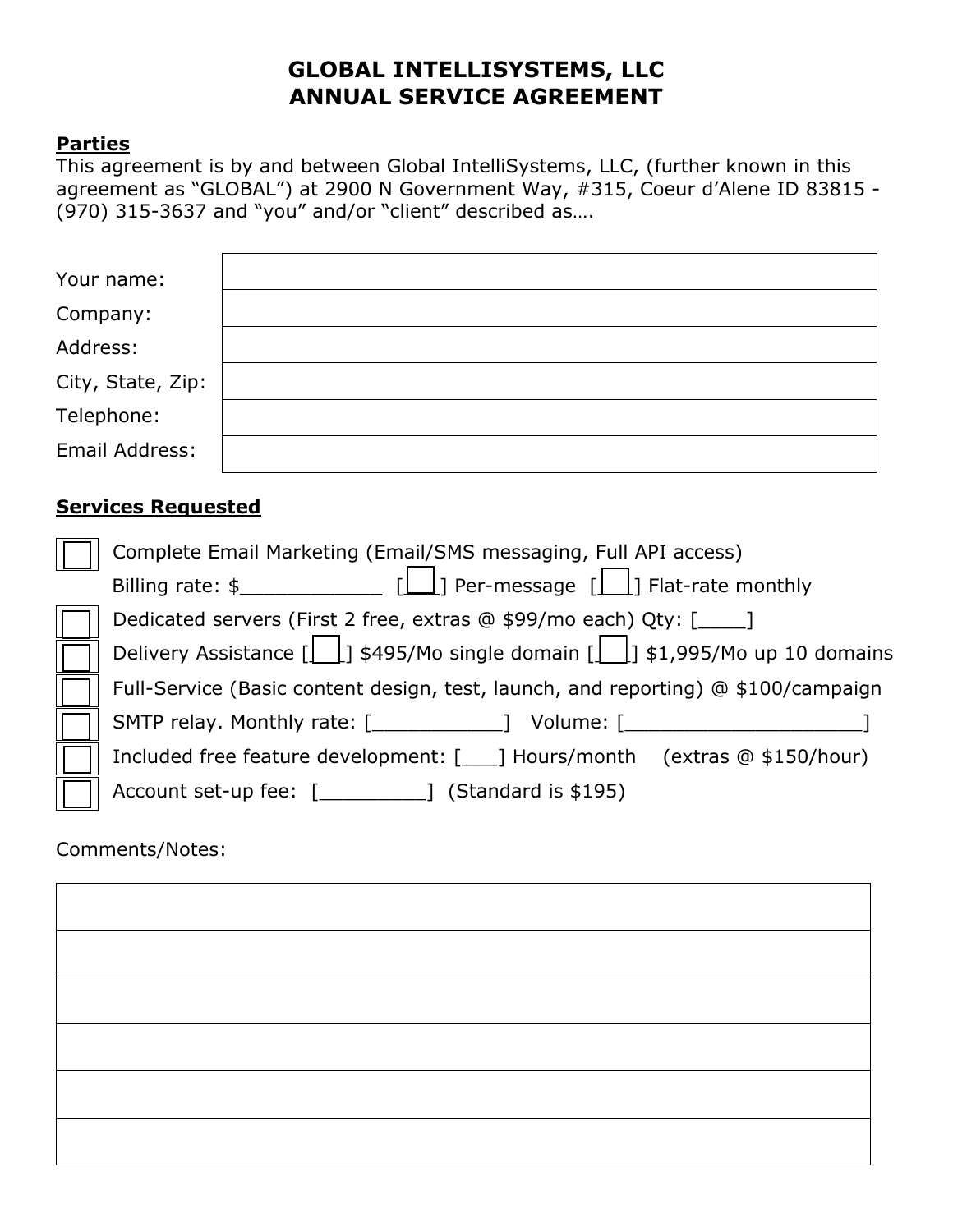# **Live/Trial Account Definition**

A trial/demonstration account and a live account share the same terms as outlined in this agreement except a demonstration account is provided at no cost for the period outlined in this agreement. All other sections and/or terms of this agreement shall remain in force.

### **Effective Date**

The start date of this service agreement will begin on the day you sign this agreement (the "signature date") and returned to Global (via email or postal mail.) This is the only copy of the signed agreement that will exist so please make a copy for your records.

#### **Term of This Agreement**

Unless stated herein (noted in the "comments" section), this agreement has a term of twelve (12) months and will continually auto-renew for successive 12 month terms at the end of each 12-month term (timed on the signature date.) You may cancel this agreement according to the terms in the "right to cancel" section below.

#### **SMS / Text Messaging Cost**

In addition to the regular per-message or flat-rate fee for email marketing services, there is a \$0.04 per-message charge for sending text messages. That cost may be reduced based on quantity sent/month so please contact us for details.

#### **Services Provided**

For Email Marketing: you will have full access to Global's online email marketing, mobile marketing, e-surveying, autoresponder, delivery assistance, and data collection system.

For DAS/Delivery Assist: We will monitor your deliveries from any vendor you are using and we will provide you or your administrators guidance with blacklisting or blocking issues which we discover.

For SMTP Relay: You will have full access to at least one dedicated SMTP relay server with one username/password for relay access. Initial whitelisting on the server itself has been completed and full whitelisting will begin when our technical team is informed that your mailings have commenced.

For Full Service: We will work with you to design the HTML content, send test copies for review, make adjustments to the HTML content as necessary, launch the message to your mailing list, and will provide reports 12, 24, and 36 hours after the launch.

### **Methods of Payment**

Credit cards, checks, ACH, PayPal, and wire transfers are accepted. A discount of 5% is offered to you if the invoice is paid on the same day as the date it is generated, or on the following Monday should the invoice be generated on a weekend or official holiday.

#### **Payment for Services**

Pay by credit card: https://www.gliq.com/paybill.php Monthly autopay link: https://www.gliq.com/cardauth.php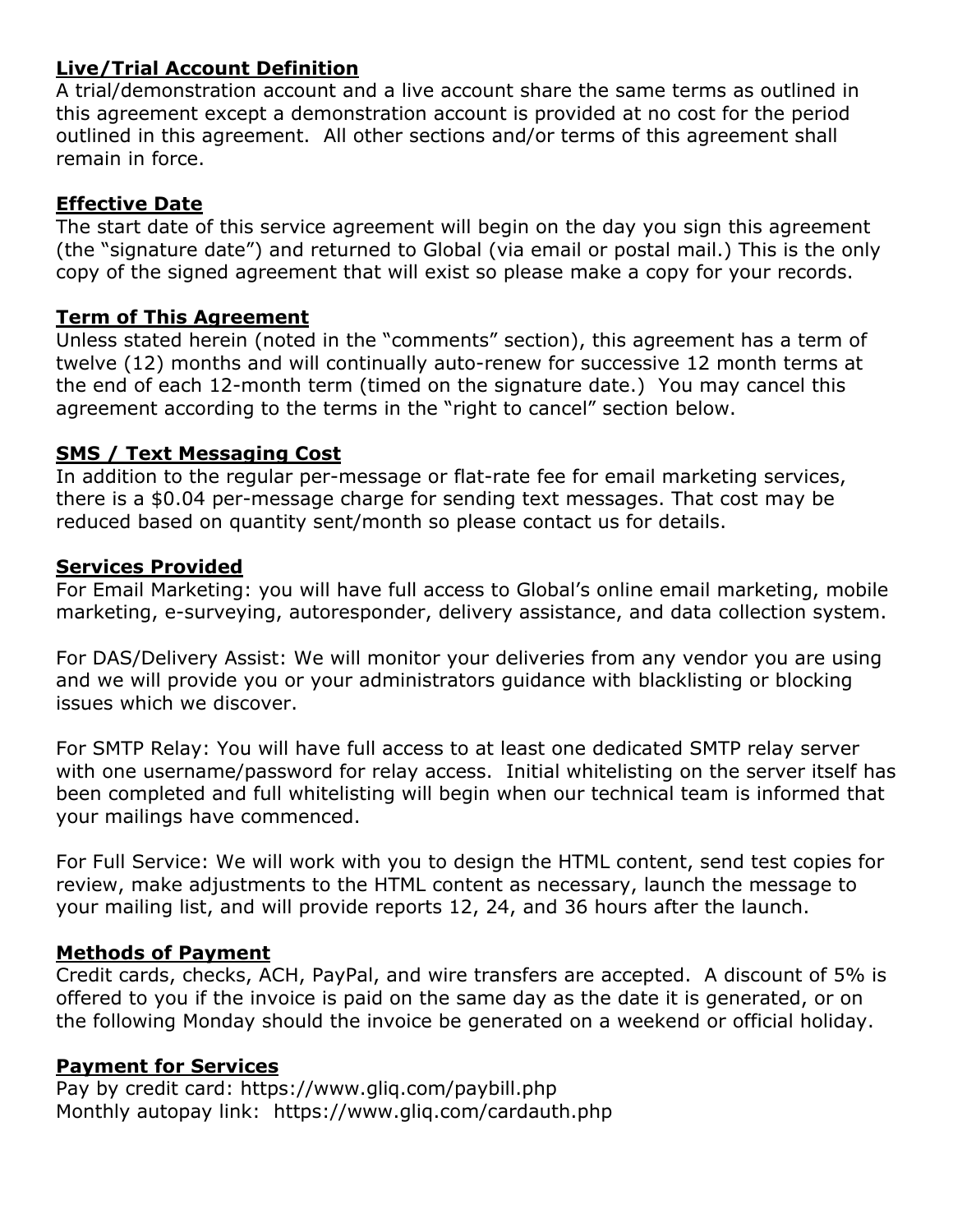## **Billing**

Invoices are generated and delivered electronically as a PDF attachment on or about the  $1<sup>st</sup>$  of each month for the prior month's usage. This is the only format of invoicing we generate.

## **Payment**

All accounts that have monthly invoices under \$10,000 require a credit card to be kept on file here at Global. Invoices are billed to those credit cards the same day the invoice is generated. Non discounted accounts will receive a 5% discount off the invoice total if the credit card is charged the same day as invoice generation.

#### **Minimum Monthly Fee**

Unless noted otherwise the minimum monthly fee for usage of this service is \$69.00

### **No Charge for Multiple Accounts**

For email marketing services you may request to have up to 10 additional accounts opened at no extra charge other than the per-message or flat rate as chosen in this agreement. There will be no set-up fee for the additional accounts.

### **Training**

We will provide you with up to three (3) 60-minute training sessions at no charge, as close to the dates/time you request. We will provide you with free support on any new features we announce throughout the year.

#### **Technical Support**

Global will provide you with e-mail technical support between the hours of 8:30am – 5:00pm Eastern US time. All support requests must be sent to support@GLIQ.com to receive assistance. Please do not email Global employees directly as they may not be in the office when you decide to email them. After hours support for emergencies (system down, server reboots, connectivity issues, etc.) is available 24/7 by using the same support@gliq.com address.

#### **Custom Development**

Every account comes with a specified number of hours of free custom programming services per month. The hours allocated to your account will be noted in this agreement. The hours can be used for creation of new reports or features that help you get more usability from the service. Programming outside that allocated time will be billed at \$150 per hour, only after we receive your approval to proceed with the work.

### **Third Parties/Contractors Supporting Your Account**

You may retain, at your own cost, the services of a third-party contractor, consultant, or assistant to provide mailing, list, reporting, or other services that use all or part of the Global service. You agree now and forever that any mistakes or errors of any kind are between you and the third party/contractor only and you will now and forever hold Global IntelliSystems innocent and free from any damages of any kind including claims of errors, omissions, special damages, monetary loss, loss of income or revenues, etc. You waive all rights to claims of damages against Global when using any 3rd party.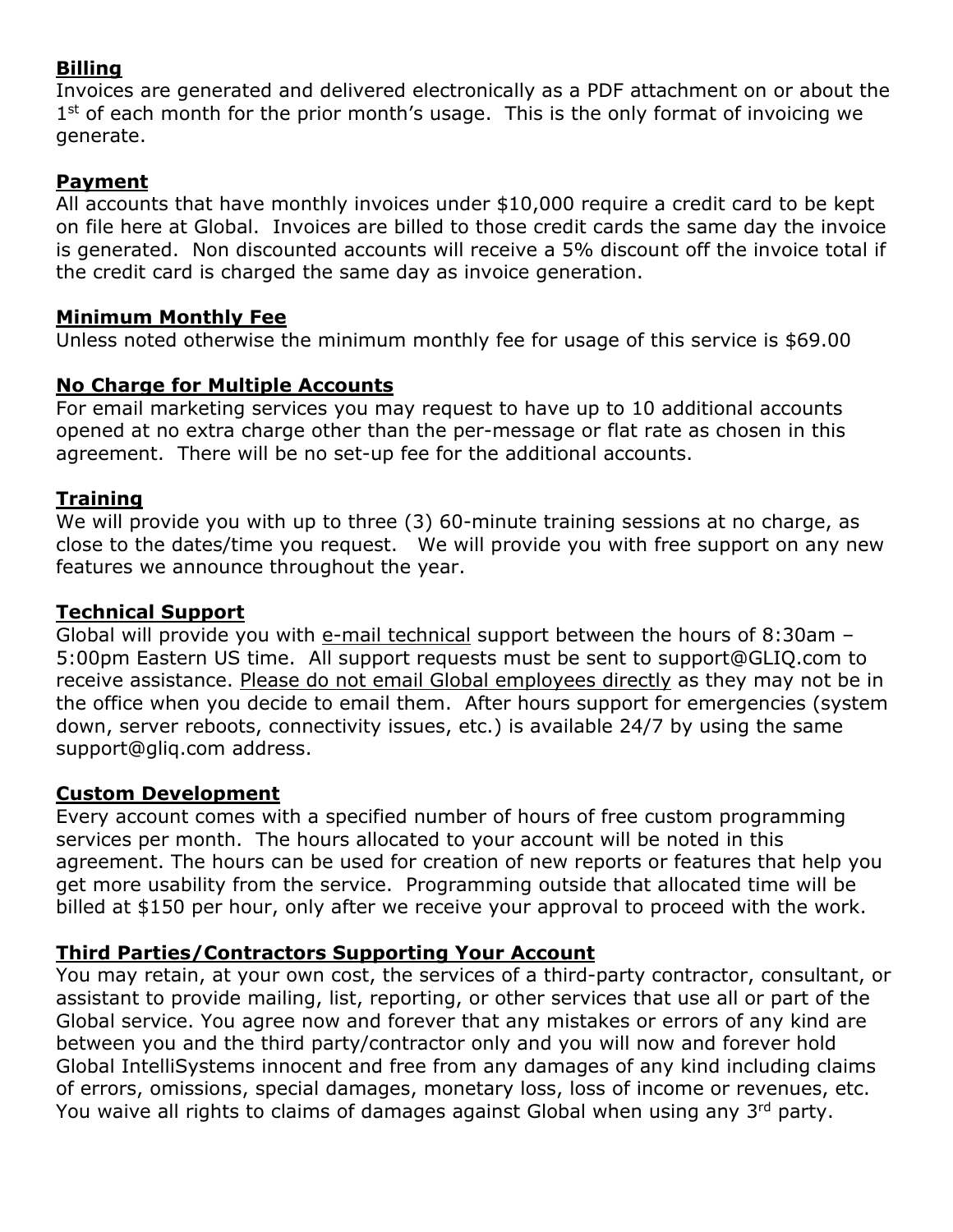# **Agreement to Install and Maintain Anti-Virus/Anti-Malware Software**

You agree that you are solely responsible for keeping current all anti-virus and antimalware software running on any and all systems owned or operated by you. If you are infected by malware, viruses, or other malicious software, regardless of where it was infected or what website gave you the infection, you and you alone are responsible for the repair, disinfection, and shall be responsible for all costs related to any remedy. You shall notify Global immediately if you are alerted to an infection as infections often capture keystrokes which reveal passwords and that can give a malicious user access to your account on Global or any other service. You accept all responsibility resulting from password loss. You agree to follow industry standards and best practices regarding use of anti-virus or anti-malware software and/or creating passwords or securing passwords on internal systems owned or operated by you. If a malicious user correctly guesses your password, or steals it using any means, you accept full responsibility and assume all liabilities for data loss or theft of data from your account.

# **Spamming or Sending Unsolicited Messages From Global is Prohibited**

You, your company, it's owners, operators, managers, employees, staff, assistants, contractors, or otherwise hereby understand and accept full responsibility that any and all email or SMS/text messages sent **over our network** via any account managed by you or your company or by any third party, must be now and forever remain in full compliance with the Federal Can Spam Act and/or other laws that may be enacted, within or outside the United States (including CASL and GDPR laws.)

You agree that you will not use our services or network to **send** any UNSOLICITED email, text/SMS messages to persons, companies, mobile phones, or even automated machines. Further, all unsubscribe or remove requests submitted to you, whether they are submitted to Global first, then relayed to you or if they are sent directly to you and then relayed into Global, or in any other manner, shall be processed within 10 business days. Accounts found in violation of the CAN-SPAM act or in violation of any anti-spam laws will be closed at the discretion of Global immediately with no refund.

Legal action may be brought against Global for **sending** any message from your account. If this occurs due to any act conducted through an account managed by you or your company, not just for spamming, you agree to be liable to Global for all costs involved in our legal defense and defense of our staff from any actions brought against it. Damages to our goodwill due to spamming from you or your company by use of **our network** are often difficult to measure. A judge or qualified 3<sup>rd</sup> party firm specializing in goodwill damage estimates will be the only body to determine the fees due from you or your company to Global for damages.

### **Liability for Illegal, Negligent, or Fraudulent Acts**

Should a court of law or federal agency of the United States charge Global, its officers or employees for illegal, negligent, or fraudulent acts due to mailings or activities directly related to an account managed by you or employees of the company where you work, or by 3<sup>rd</sup> parties you allow to operate your Global account, then you agree to be financially responsible to Global for all legal fees we incur for the defense of those illegal, negligent, or fraudulent acts.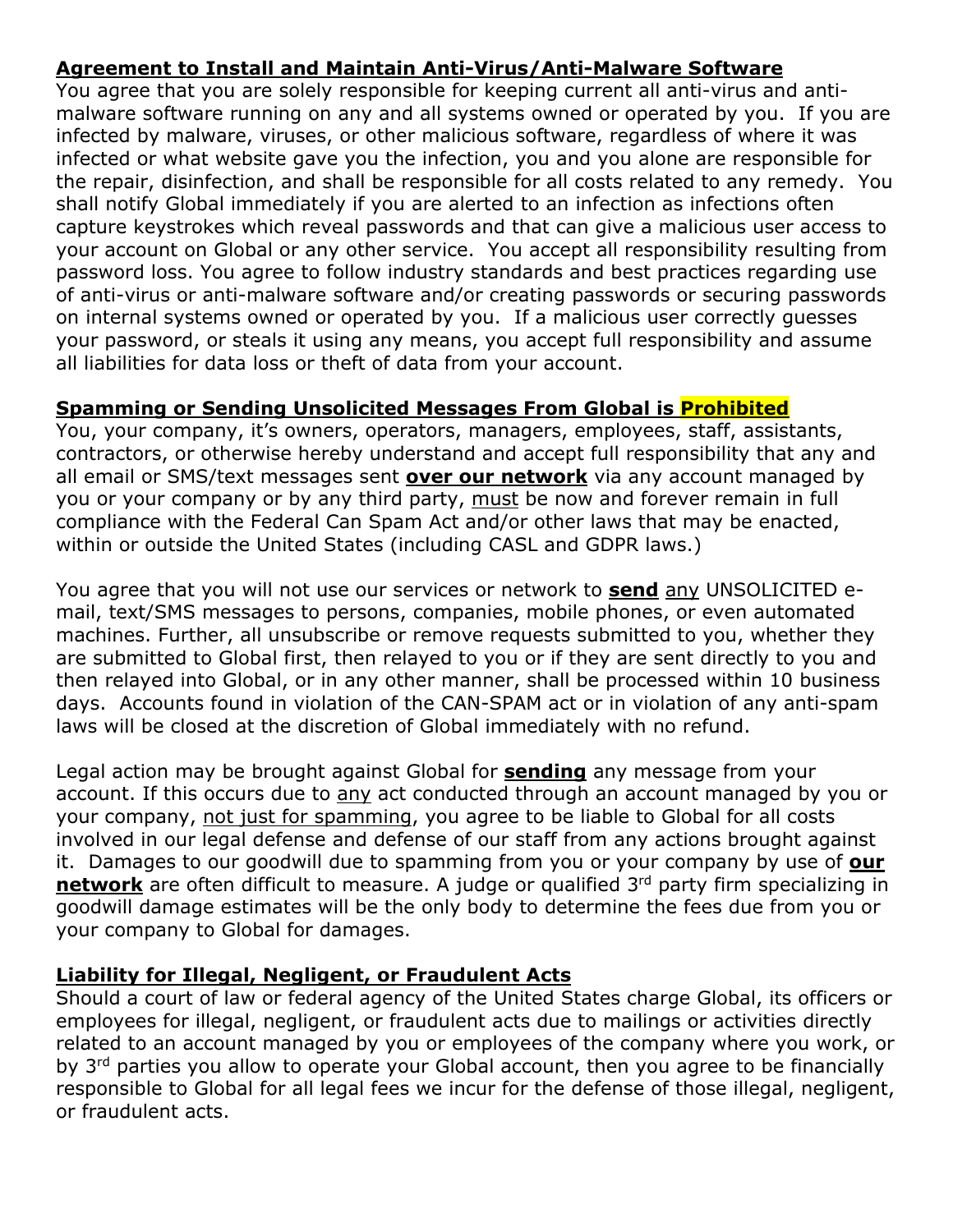### **Prohibited Messages**

We do not allow any account to send any of the following type of messages: Get rich quick, make money fast, multi-Level marketing, network marketing, envelope stuffing, work-at-home, drug sales (pharmacy-related), pornography of any kind (with or without images, directly or indirectly advertising), terror or terror-related, or anti-government. We do not permit ANY of these types of messages to be sent from our network. Accounts will be closed immediately upon discovery of this type of messaging and accounts will be forwarded to law enforcement if we decide it is worth investigating.

### **DAS / Delivery Assistance Service Accounts Only**

While Global provides every possible suggestion and offer every remedy to fix your delivery problems, Global cannot guarantee the email marketing vendor you are or were using will fix their problems, and Global cannot guarantee that same vendor has the ability to fix their problems. Some email marketing vendors are simply too badly blacklisted, blocked, and have a terrible reputation, so bad that they are un-fixable. Regardless, Global will provide you with all the information needed to give to that vendor so they can see what to fix. You understand and fully agree that Global cannot fix every problem related to an outside email marketing vendor. Global will do its best to fix those problems but cannot guarantee 100% of that vendors problems will be fixed without assistance from the vendor itself.

The DAS shall not be used by companies in the business of sending email messages such as Email Marketing Vendors, Email Service Providers, Internet Service Providers, Delivery Networks, 3<sup>rd</sup> Party Delivery Services, and so forth. Accounts found to be using the service in this manner will be disconnected and no refund will be available.

The DAS will monitor mailings sent from one you (you) sending mail on behalf of your own company. You agree not to use the DAS to monitor mailings for messages sent for other companies aside from yours. Accounts found to be monitoring mailings from other senders will be disconnected and no refund will be available.

#### **Deliverability Notice – Important Please Read**

While Global IntelliSystems aims for the highest inbox delivery rates in the industry, this is something that takes (a) time, and (b) efforts by You and Global together. It is agreed that Global *does not know the mailing history, complaint rate, bounce rate, blacklist status, or overall network reputation rate of You, its domains, or network.* If You had problems in the past, it will take longer to smooth out any deliverability issues. Global makes no guarantee on how long it will take to fix deliverability problems, and it may take several months to maximize deliverability. Global will work every day to help increase inbox reach and decrease junk folder arrivals for You, but we cannot guarantee You will reach the inbox, every time, all the time, now and forever. The Internet Service Providers adjust their systems almost hourly to combat spam and this means messages will always run the chance of landing in the spam or junk folder based on a word or phrase in any message. Global will do its best to give You the best deliverability rates in the industry but it takes time, and Global will not give You an exact date for perfect deliveries, if ever.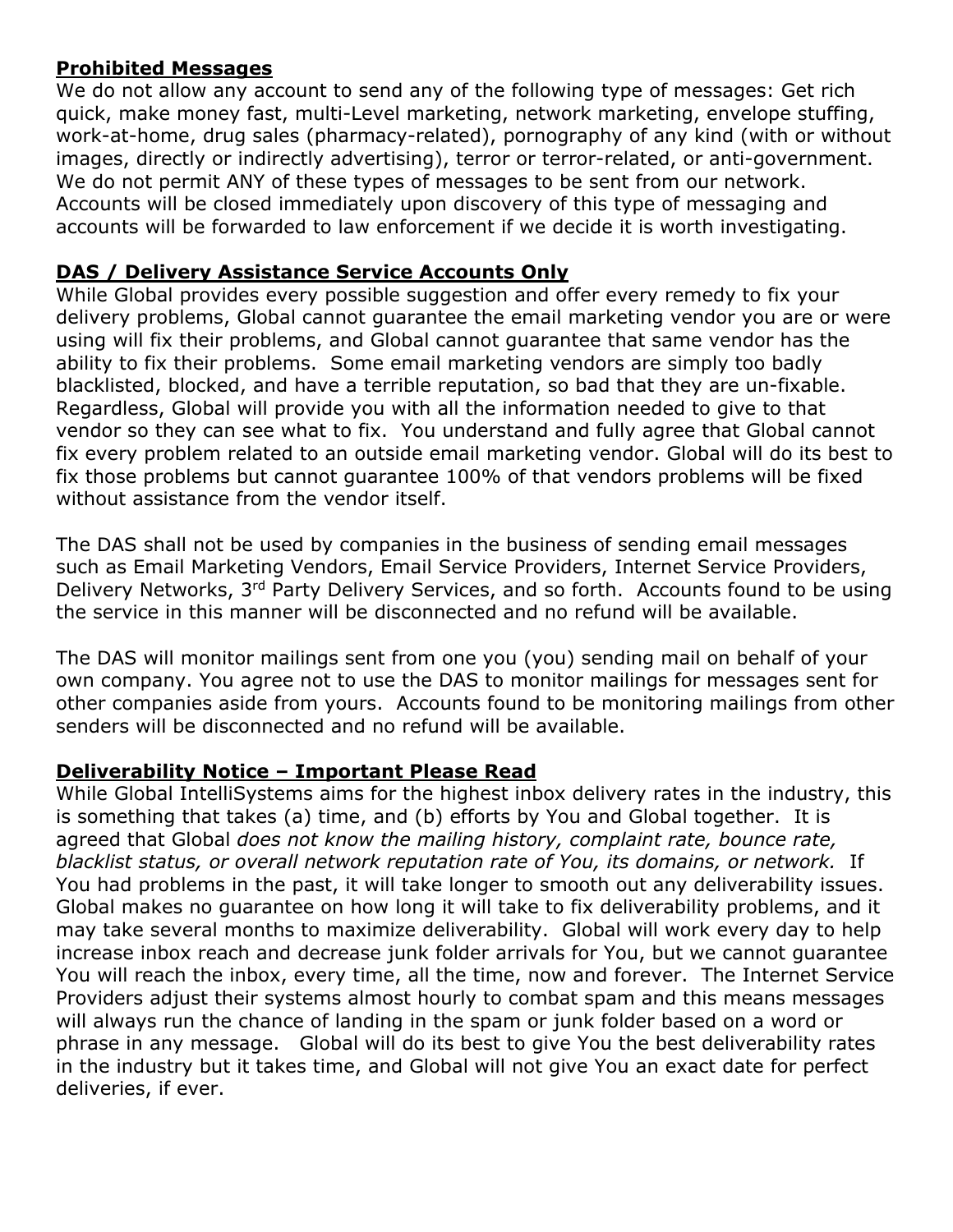# **Technical Setup of DNS-related Items – Please Read**

Global will provide you with SPF, DKIM, DomainKey, DMARC, IEF, and other technologyrelated items to add to your DNS or other services which are under control by you. If you do not make the recommended changes then deliverability will be poor. That is not our fault. If you feel that you have a better idea of how to address any DNS-related adjustments, please let Global support know as soon as possible. You understand and agreed that an improperly configured DNS can and often does ruin deliverability.

### **Our Non-Disclosure and Account Privacy Policy**

Global shall not disclose, sell, rent, give away, transfer, or directly allow any other firm to have access to data you upload and manage while it resides on this service. Global makes no claim of ownership to any part of your uploaded and managed data at any time other than under the "failure to pay" section below. Global will provide the highest level of security to help ensure that your data remains private and secure for as long as you have an active account on this service. Global will delete your uploaded and managed data anytime upon your request (via email or postal mail)

#### **Intellectual Property**

The software used to operate the Global service is owned wholly by Global and use of any part or portion of our service by you or your company does not grant you or your company an interest or equity in the ownership of the software or services. The data you upload is solely your property and Global does not attach any interest or lien in data belonging to you and shall not consider it part of the Global service. Any software or scripts that Global designs for you remains wholly owned by Global.

#### **Severable Provisions**

The provisions of this Agreement are severable and the invalidity of any one or more provision shall not affect the validity of any other provision. If a court of competent jurisdiction shall determine that any provision of this Agreement is unenforceable in whole or in part, all other remaining sections will remain in force.

#### **Assignment and Transfer**

This agreement shall not be terminated by the merger or consolidation of Global with any corporate or other entity or by the transfer of all or substantially all of the assets of Global to any other entity.

### **Governing Law, Waiver of Jury Trial, and Updates to This Document**

This Agreement shall be construed under and enforced in accordance with the laws of the State of Delaware, without giving effect to conflict of laws principles. You agree that any action, demand, claim or counterclaim relating to the terms and provisions of this Agreement, or to its breach, shall be resolved by a judge and not mediation.

### **Limitation of Liability**

Global is not offering to you, its owners, officers, employees, partners, directors, or anyone any type of warranty, guarantee, or insurance that any of its services will be free from errors, omissions, interruptions, delays, losses, or defects, whether human or mechanical. Global makes no warranties, expressed or implied, as to its services, including but not limited to any warranties of merchantability or suitability or fitness for broadcast, marketing, sales, or use. Any liability that arises out of use of this service